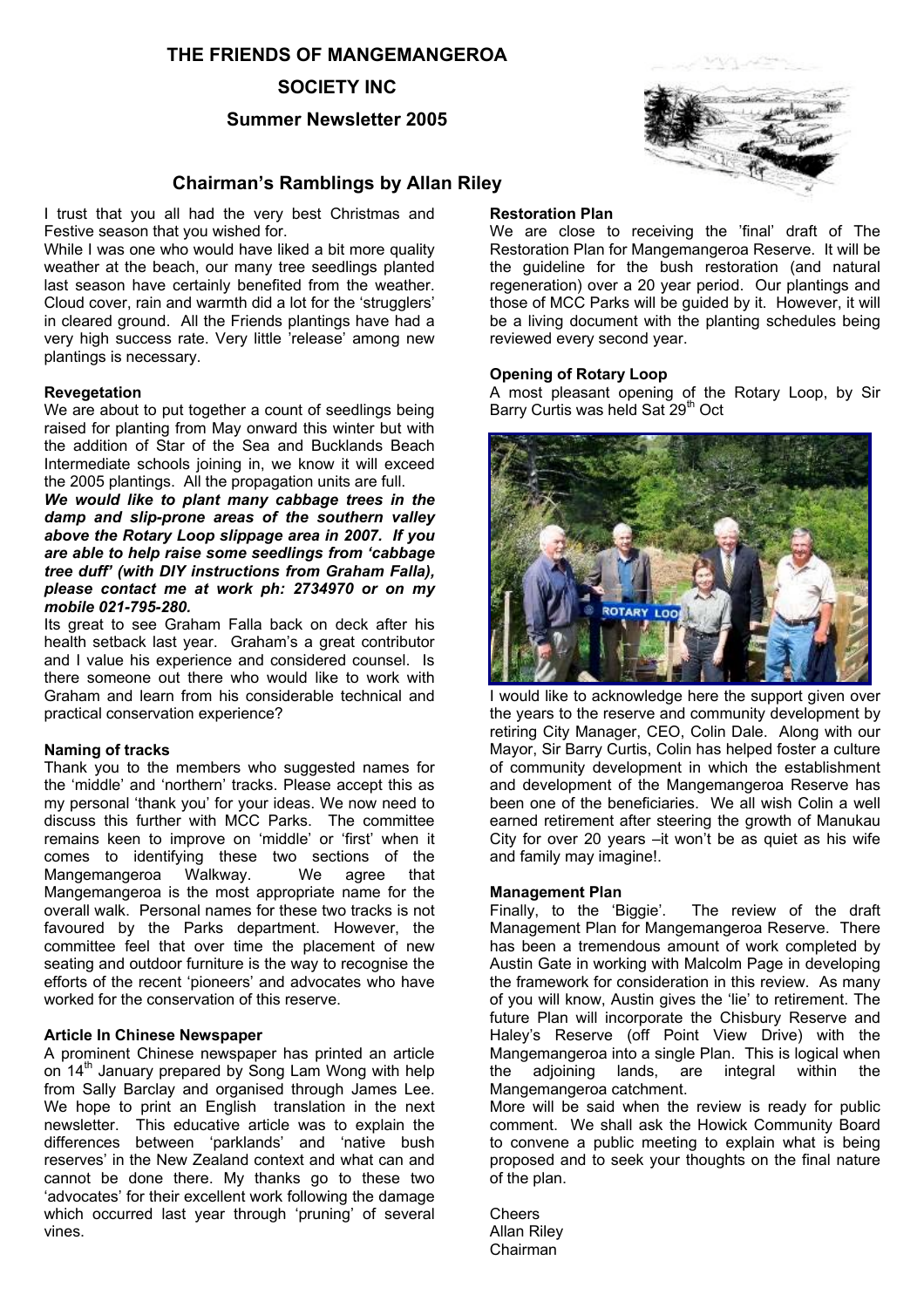### **Bird of the Season: Kotare or NZ Kingfisher By G. Falla**

Kotare (*Halcyon sancta*) belongs to the group known as forest kingfishers and is closely related to the Australian sacred kingfisher.

It is a bold and spectacular bird, whether perched on its chosen lookout of branch, fence-post, powerline or clothesline, or diving for prey, when only the falcon can rival it as a

living guided missile. Plumage on the upper side from head to toe features in a combination of brilliant blues and greens trimmed with black, contrasted with undersides in varying shades of buff, all these colours richer in the male. A good deal of its 24cm length is taken up by a large head and truly formidable black bill.

The call of kotare, commonly heard in spring and summer in forests or where trees abound near the coast. is loud and unmistakable, a bit like the incessant yapping of a small dog. A wider repertoire includes loud screams and soft croaking.

Kotare is a keen-sighted and efficient hunter of worms, large insects, lizards that dare to sun themselves, small fish that swim too shallow, unwary mice and helpless chicks. In winter mud-crabs in low-tide estuaries are a favourite diet. Mangemangeroa with its mangroves serving as kotare perches is a good setting for observing the bird.



Nesting can be hard work, with the need to dig out a tunnel and nesting chamber unless an old tree with a ready-made site can be found, as is sometimes the case at Mangemangeroa with very old puriri. Otherwise the excavating can be done in rotting tree-trunks or clay banks, which you can see riddled with old nest-sites above the northern section of the Mangemangeroa walkway. More than one brood of 4 or 5 chicks may be raised between October and February. Kotare is notorious for neglecting to clean the nest, and fledglings may occasionally be found trapped, their feet firmly concreted into accumulated guano.

It needs a brave or clever predator to take on the kingfisher, but chicks in the nest are vulnerable. A decline in kingfisher numbers since the myna became established in northern NZ seems to be more than coincidental since mynas are practised nest robbers and find abandoned kingfisher nests ideal for their own use. Despite this the kingfisher, always sparser in the South Island, remains fairly common in the North Island.

### **Plant of the Season: Mangrove or Manawa By S. Barclay**

Mangrove *(Avicennia marina var.resinifera*) The mangrove was named (according to Poole and Adams) because of the kauri resin which became trapped in its roots.



Estuaries formed as the sea rose rapidly some 6500 years ago. Since then estuaries have slowly infilled with sediment from land and sea. Studies (including those carried out by Andrew Swales NIWA) show that the sedimentation rates are at least 10 times higher than before the forest was removed. (over the last 150 years). However research has also shown that this sediment is delivered to an estuary during a few floods each year. It is this sediment (mud) in which mangroves grow.

Although a tough looking species mangroves are unable to tolerate frosty conditions. Thus they are found in tidal estuaries from Kawhia north. The leaves are of a thick leathery nature, the tomentum (hairs on the back of the leaf) helping it to survive in a salty environment.

The largish seed of the mangrove begins germination while still attached to the parent plant, thus when it falls into the tide the root is able to anchor quickly into the mud. Mangroves are dispersed widely by floating on the surface of the water

The mangroves produce upright aerial roots called pneumatophores which enable the plant to obtain oxygen. It is these roots which trap the sediment eventually raising the level of the mud until it is above the tidal level. This "built up" ground is then inhabited by plants less tolerant of sea water. The spread of the mangroves within the Mangemangeroa estuary is of concern because it indicates the considerable amount of silt being deposited as a consequence of development on land in the higher reaches of the valley.



**Peka a waka** a tiny grass like orchid, clinging precariously to the bough of a tairaire, quite near the track, produced a mass of tiny "yellow" flowers at Christmas It is our most widespread epiphytic orchid, *Earina mucronata*,.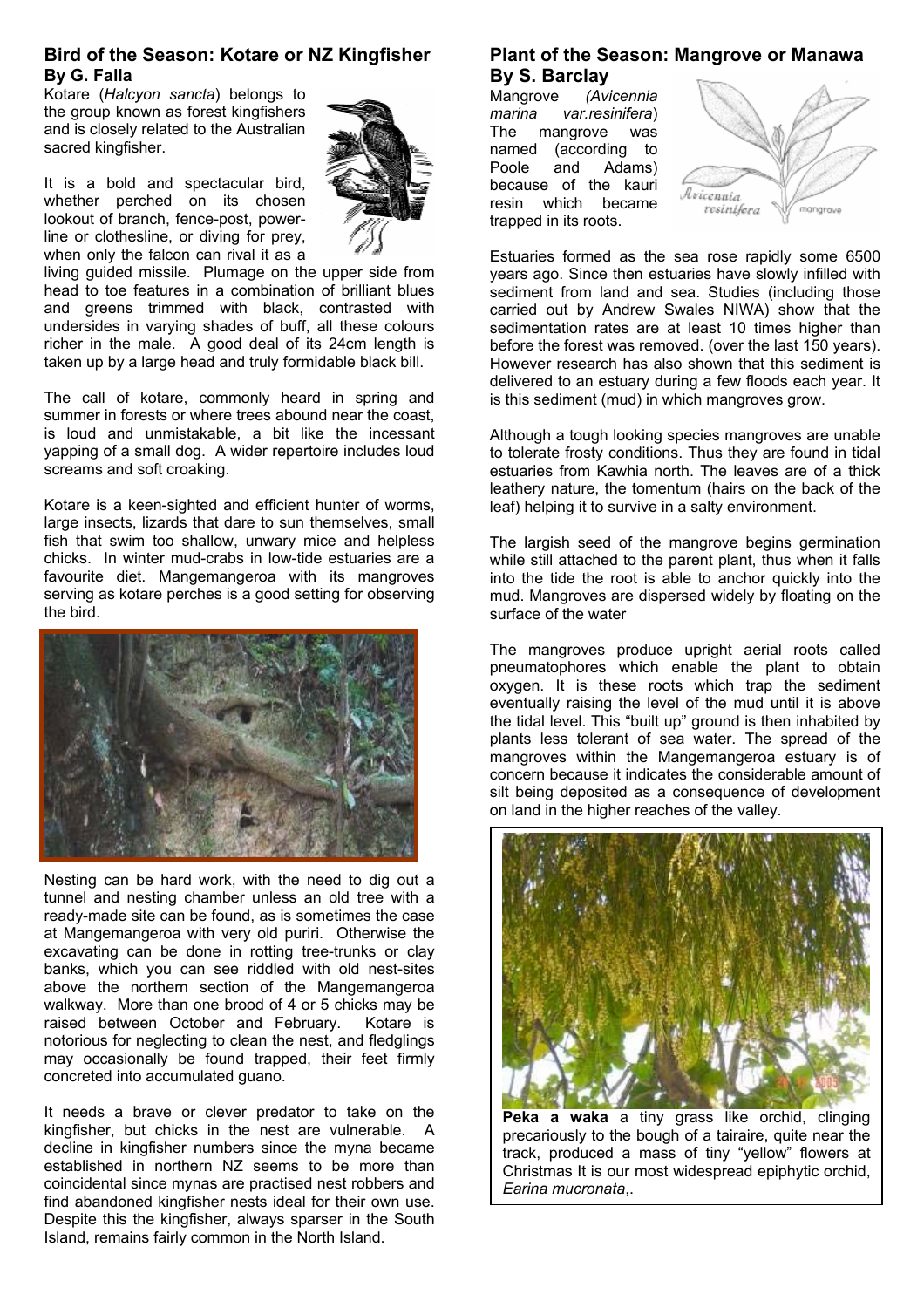MCC are currently reviewing the 1995 Management Plan for the Mangemangeroa Reserve & a draft of the review will be available for public comment in the New year.006.

Creel

Mangemangeroa

The review will update plans for the Mangemangeroa reserve & also include the connections to Chisbury bush reserve down the valley & Hayley bush reserve up the valley.

This plan shows the relative positions of the reserves, 1. Chisbury 2 Mangemangeroa 3 Hayley.

Your committee is currently assembling opinions from Friends that will assist us in our deliberations with MCC. Please use the contacts in this newsletter or austen-gate @ xtra.co.nz if you wish to contribute

**The Secretary Communication**